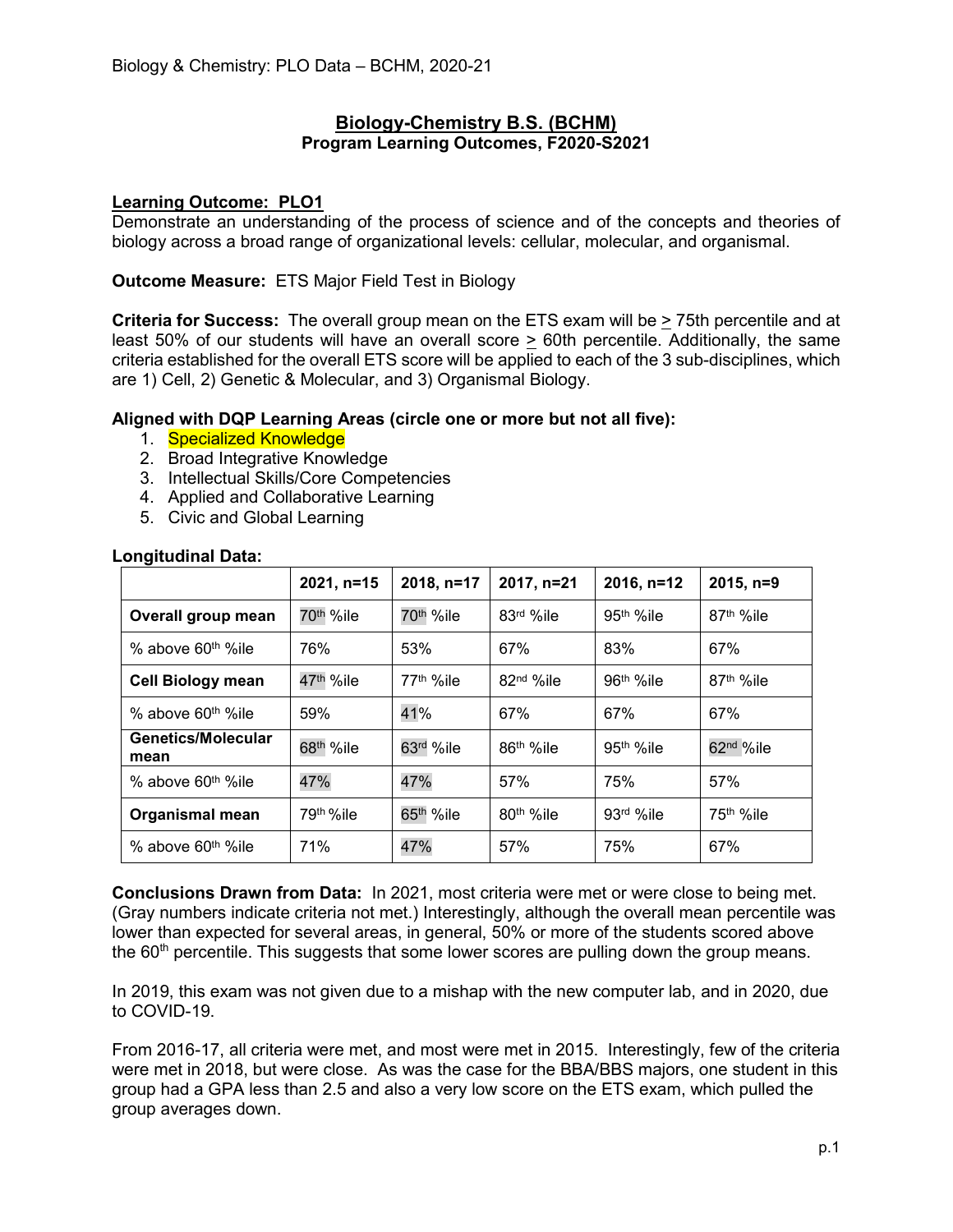**Changes to be Made Based on Data:** No changes to the program.

**Rubric Used:** ETS Comparative Data Guides – MFT for Biology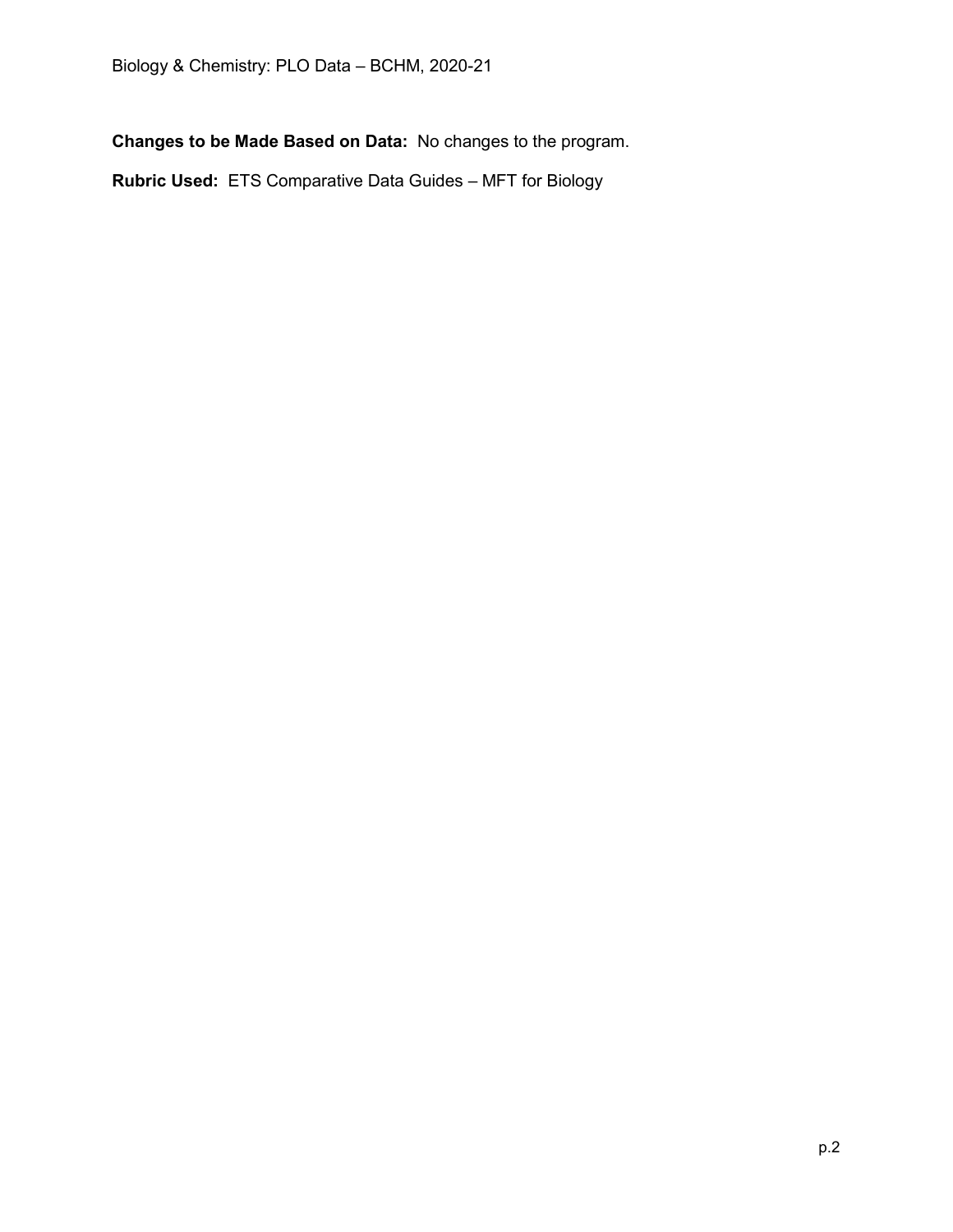Apply key concepts and principles in quantitative analysis, biochemistry, bioinorganic chemistry, organic chemistry, and physical chemistry (thermodynamics and kinetics).

**Outcome Measure:** ETS Major Field Test in Chemistry and Senior Exit Survey

**Criteria for Success:** The overall group mean on each subsection of the ETS exam (Analytical, Biochemistry, Inorganic, Organic, Physical) will be at or above the 50<sup>th</sup> percentile. At least 80% of students surveyed will feel prepared or better in meeting this PLO.

#### **Aligned with DQP Learning Areas (circle one or more but not all five):**

- 1. Specialized Knowledge
- 2. Broad Integrative Knowledge
- 3. Intellectual Skills/Core Competencies
- 4. Applied and Collaborative Learning
- 5. Civic and Global Learning

| <b>ETS-MFT</b><br>Chemistry | 2021,<br>$n = 8$      | 2019.<br>$n = 12$      | 2018.<br>$n = 17$      | 2017,<br>$n = 20$     | 2016,<br>$n = 11$      | 2015,<br>$n = 7**$     |
|-----------------------------|-----------------------|------------------------|------------------------|-----------------------|------------------------|------------------------|
| Overall group mean          | 70 <sup>th</sup> %ile | 47 <sup>th</sup> %ile  | 59 <sup>th</sup> %ile  | $65th$ %ile           | 75 <sup>th</sup> %ile  | 87 <sup>th %</sup> ile |
| Analytical mean             | 58 <sup>th</sup> %ile | 49 <sup>th</sup> %ile  | 54 <sup>th</sup> %ile  | 56 <sup>th</sup> %ile | 78 <sup>th</sup> %ile  | 81 <sup>st %</sup> ile |
| Biochemistry mean           | 53 <sup>th</sup> %ile | 52 <sup>nd</sup> %ile  | 52 <sup>nd</sup> %ile  | $64th$ %ile           | 52 <sup>nd</sup> %ile  | 45 <sup>th</sup> %ile  |
| Inorganic mean              | 68 <sup>th</sup> %ile | 40 <sup>th</sup> %ile  | 55 <sup>th</sup> %ile  | 52 <sup>nd</sup> %ile | 75 <sup>th</sup> %ile  | 85 <sup>th</sup> %ile  |
| Organic mean                | 72 <sup>nd</sup> %ile | 44 <sup>th %</sup> ile | $64th$ %ile            | $60th$ %ile           | 71 <sup>st %</sup> ile | 83rd %ile              |
| Physical mean               | $67th$ %ile           | 52 <sup>nd</sup> %ile  | 58 <sup>th %</sup> ile | 70 <sup>th</sup> %ile | 78 <sup>th %</sup> ile | $91st$ %ile            |

#### **Longitudinal Data:**

\*ETS-MFT not administered in spring 2020 due to COVID-19. \*\*Only includes BCHM majors who took Chemistry Senior Seminar.

| <b>Senior Exit Survey*</b>                                                       | 2021<br>$n=5$ | 2019<br>$n = 8$ | 2017<br>$n = 11$ | 2016<br>$n=7$ | 2015<br>$n=7$ |
|----------------------------------------------------------------------------------|---------------|-----------------|------------------|---------------|---------------|
| % feel prepared or better in quantitative analysis                               | 100%          | 100%            | 100%             | 100%          | 100%          |
| % feel prepared or better in biochemistry                                        | 100%          | 100%            | 100%             | 100%          | 86%           |
| % feel prepared or better in bioinorganic chemistry                              | 100%          | 100%            | 100%             | 100%          | 100%          |
| % feel prepared or better in organic chemistry                                   | 100%          | 100%            | 100%             | 86%           | 100%          |
| % feel prepared or better in physical chemistry<br>(thermodynamics and kinetics) | 80%           | 100%            | 100%             | 57%           | 86%           |

\*Senior exit survey not administered in Chemistry Senior Seminar during spring 2018 and spring 2020 (COVID-19).

**Conclusions Drawn from Data:** When looking at the data we see that in every case from  $2015 - 2021$  (except 2019), our students exceeded the  $50<sup>th</sup>$  percentile. In 2019, the  $50<sup>th</sup>$ percentile criteria for success were met for Physical Chemistry, but not Analytical, Inorganic,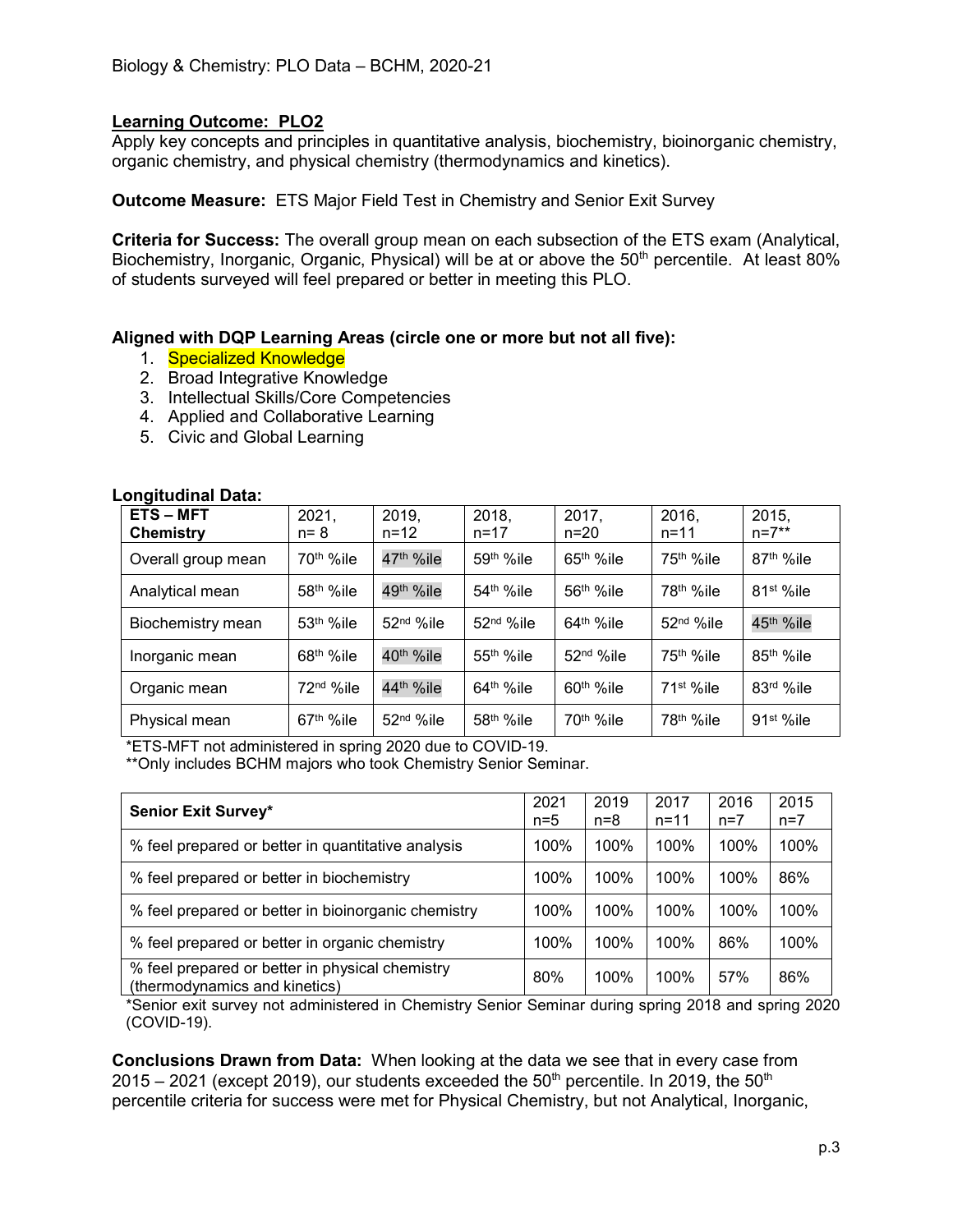and Organic and we believe this is due to the fact that the ETS exam was given during finals week that year which means students did not take it very seriously. We have finally been able to collect data in Biochemistry from the MFT-ETS and we are pleased with the fact that we also meet our criteria for success and have been for the last 5 years. The student surveys from 2015 – 2021 yielded positive results in each category except for physical chemistry in 2016 which can be attributed to having an inexperience adjunct teach the course.

**Changes to be Made Based on Data:** There are no substantial changes that need to be made at this point. However, we need to make sure to give the ETS MFT exam at a time where students can take it seriously in order to obtain valuable information. This is challenging because we need to ensure students have had enough physical chemistry (offered in the Spring) to be successful (this means that the exam has to be given towards the end of the semester) but not too close to finals week so students are not overwhelmed.

**Rubric Used:** ETS Comparative Data Guides – MFT for Chemistry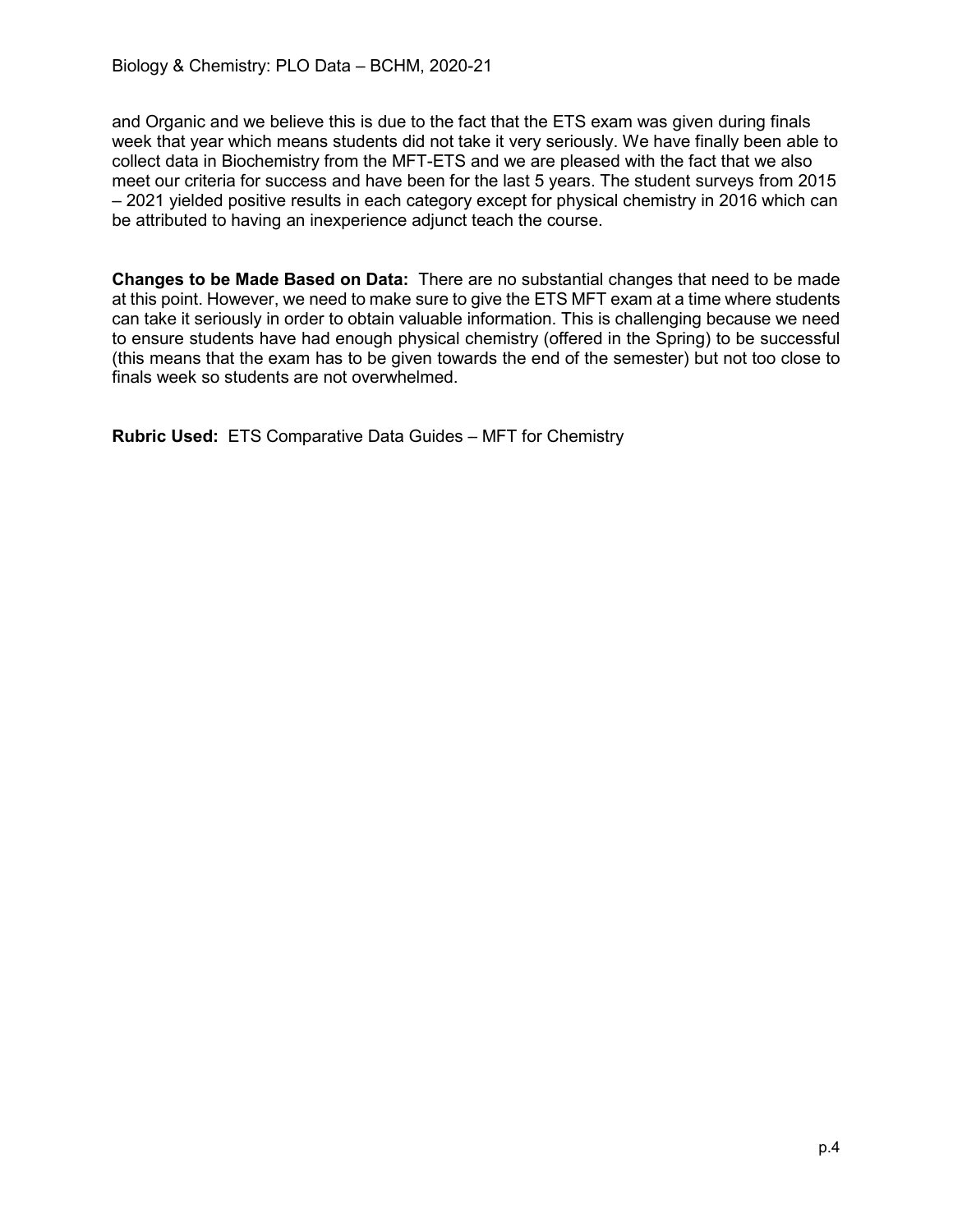Use standard instrumentation and laboratory equipment to conduct scientific experiments and perform chemical characterization and analyses.

**Outcome Measure:** Faculty laboratory instructors' observation of students' use of various standard instruments in different courses (see below) and Senior Exit Survey.

GC: Chemistry 2096 (Organic Chemistry II, formerly CHE 304) IR: Chemistry 2096 (Organic Chemistry II, formerly CHE 304) UV-vis: CHE3025 (Physical Chemistry I)

**Criteria for Success:** At least 80% of students will be able to use each of the various instruments with little or no guidance. At least 80% of students surveyed will feel prepared or better in meeting this PLO.

**Aligned with DQP Learning Areas (circle one or more but not all five):**

- 1. Specialized Knowledge
- 2. Broad Integrative Knowledge
- 3. Intellectual Skills/Core Competencies
- 4. **Applied and Collaborative Learning**
- 5. Civic and Global Learning

| .vngnuumar Data.                                                      |                |           |                 |                 |                  |                   |
|-----------------------------------------------------------------------|----------------|-----------|-----------------|-----------------|------------------|-------------------|
| % students able to<br>use instrument<br>with little or no<br>guidance | 2020-2021      | 2019-2020 | 2018-2019       | 2017-2018       | 2016-2017        | 2015-2016         |
| <b>GC CHE2096</b>                                                     | COVID-19       | COVID-19  | 100%<br>(n=18)  | 96.6%<br>(n=29) | 100.0%<br>(n=16) | 93.8%<br>$(n=16)$ |
| <b>IR CHE2096</b>                                                     | COVID-19       | COVID-19  | 57.9%<br>(n=19) | 96.6%<br>(n=29) | 93.8%<br>(n=16)  | 88.9%<br>$(n=18)$ |
| UV-vis CHE325                                                         | 100%<br>(n=16) | COVID-19  | 91.7%<br>(n=12) | 100%<br>(n=22)  | 100%<br>(n=21)   | 100%<br>$(n=11)$  |

#### **Longitudinal Data:**

| <b>Senior Exit Survey*</b> | $2021, n=5$<br>2019. n=8 |      | 2017, n=11 | $\pm 2016$ , n=11 | $2015. n=7$ |
|----------------------------|--------------------------|------|------------|-------------------|-------------|
| % feel prepared or better  | 100%                     | 100% | 100%       | 100%              | 100%        |

\*Senior exit survey not administered in Chemistry Senior Seminar during spring 2018 and spring 2020 (COVID-19).

**Conclusions Drawn from Data:** Direct assessment using the rubric began in 2015-2016 because this PLO was modified at the end of 2014-2015. The criteria for success were met on all three instruments that were assessed (GC, IR, UV-vis) in 2015-2016 through 2017-2018. In 2018-2019, the criteria for success were met for GC and UV-vis, but not IR. Indirect measures indicate we are successful in this PLO. Due to COVID19, instrument assessment in CHE 2096 could not be performed in the Spring 2020 because after Spring break, we went fully online and during Spring 2021, we offered face to face lab with half capacity students for half the time and as such could not assess these valuable skills.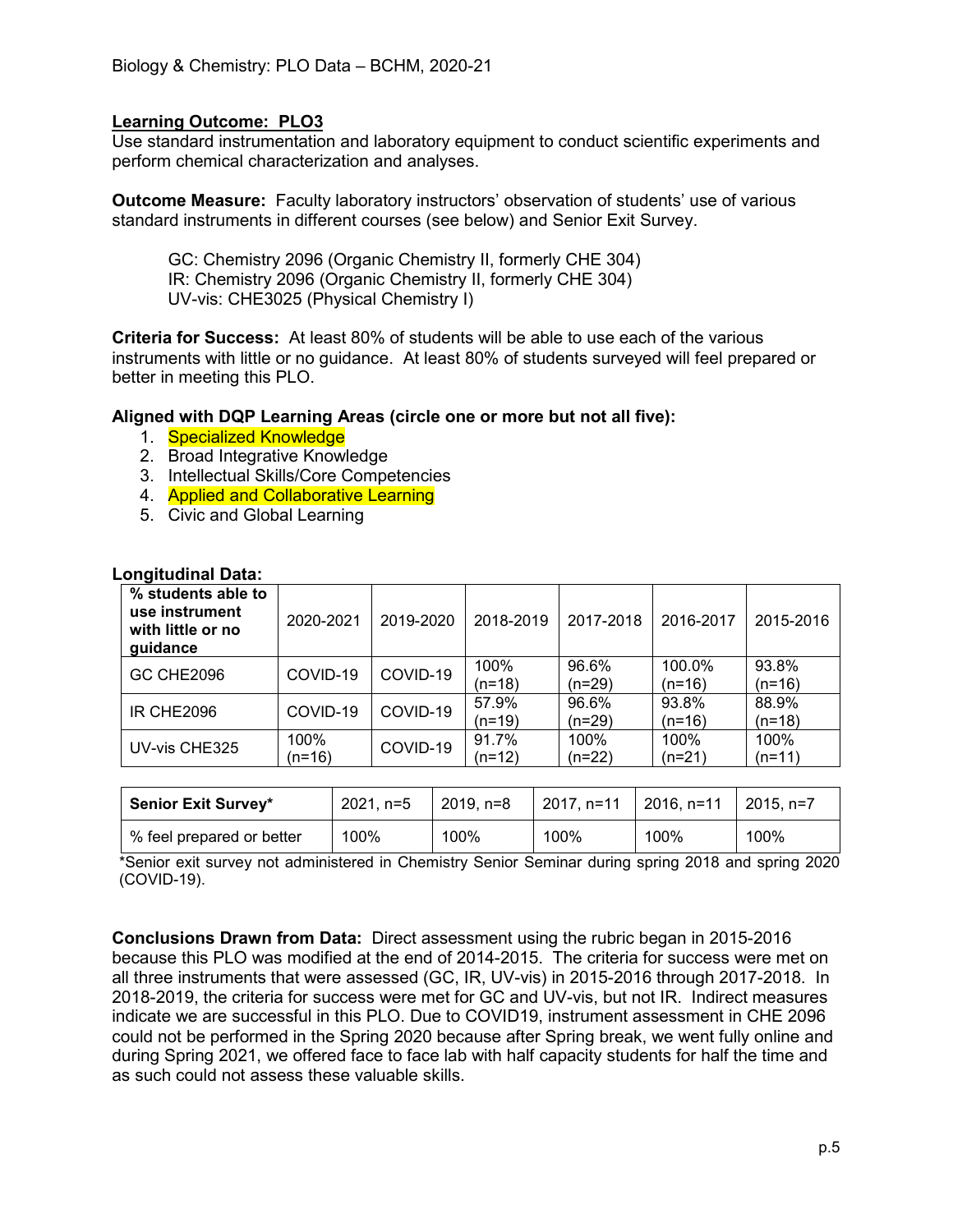**Changes to be Made Based on Data:** We need to assess these skills in the Spring 2022 in order to decide if changes are needed.

| <b>Rubric Used:</b> The following scale will be used. |  |
|-------------------------------------------------------|--|
|-------------------------------------------------------|--|

| <b>Instrument</b>          | 4                                           | 3                                                  | $\mathbf 2$                                 |                                                    |
|----------------------------|---------------------------------------------|----------------------------------------------------|---------------------------------------------|----------------------------------------------------|
| <b>GC (CHE2096)</b>        | Able to use                                 | Able to use                                        | Able to use                                 | Unable to use                                      |
|                            | instrument                                  | instrument with                                    | instrument with                             | instrument even                                    |
|                            | independently.                              | little guidance.                                   | guidance.                                   | with guidance.                                     |
| <b>IR (CHE2096)</b>        | Able to use                                 | Able to use                                        | Able to use                                 | Unable to use                                      |
|                            | instrument                                  | instrument with                                    | instrument with                             | instrument even                                    |
|                            | independently.                              | little guidance.                                   | guidance.                                   | with guidance.                                     |
| <b>UV-vis</b><br>(CHE3025) | Able to use<br>instrument<br>independently. | Able to use<br>instrument with<br>little guidance. | Able to use<br>instrument with<br>guidance. | Unable to use<br>instrument even<br>with guidance. |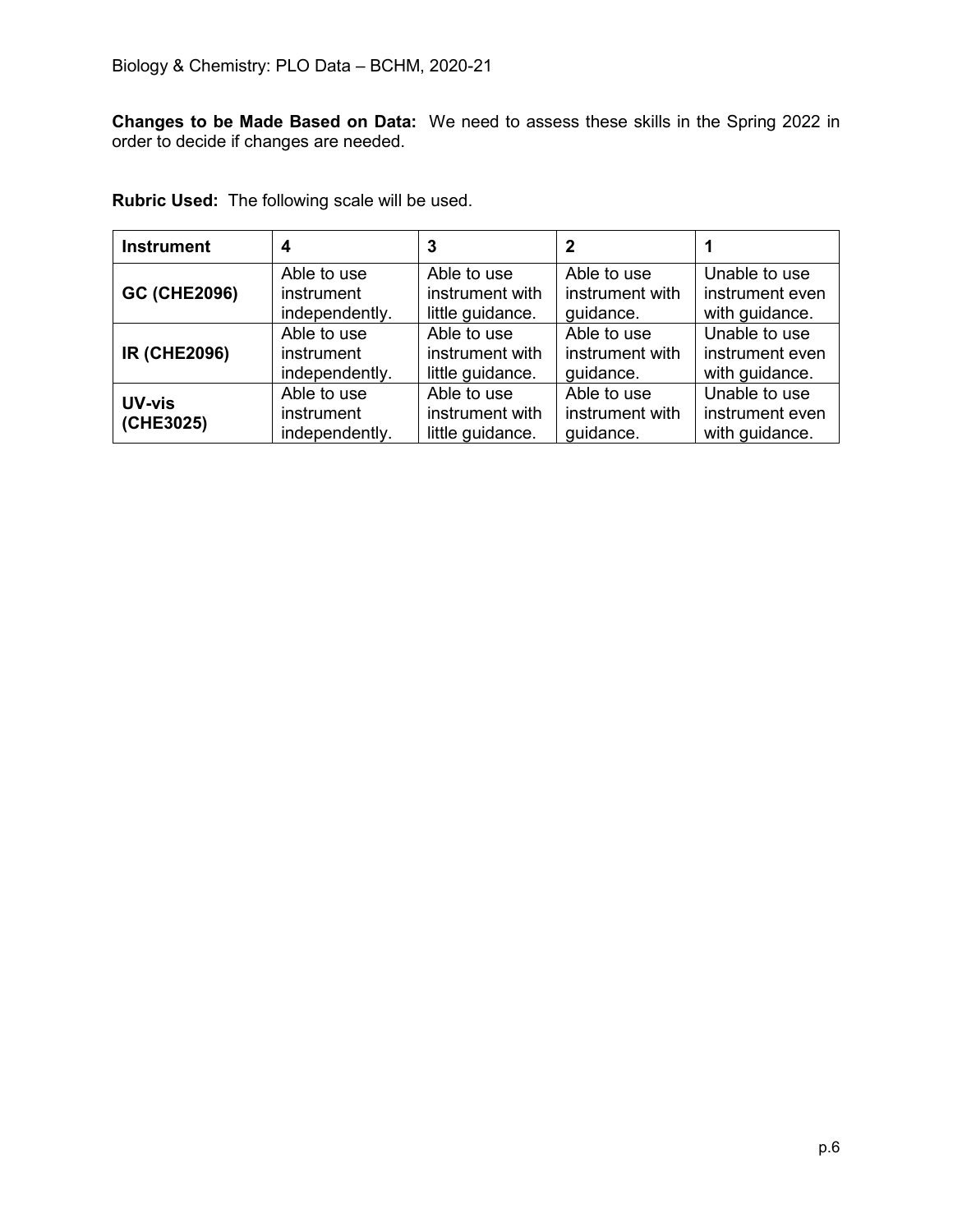Participate in the life of the Biology and/or Chemistry Department by involvement in one or more of the following areas: research, biology and/or chemistry clubs, and/or various positions of responsibility serving as graders, tutors, stockroom workers and/or teaching assistants.

**Outcome Measure:** Self-reported data of participation and Senior Exit Survey

**Criteria for Success:** At least 80% of our students will participate in one or more department related activities (research, science clubs, positions of responsibility) during their time at PLNU. At least 80% of students surveyed will feel prepared or better in meeting this PLO.

## **Aligned with DQP Learning Areas (circle one or more but not all five):**

- 1. Specialized Knowledge
- 2. Broad Integrative Knowledge
- 3. Intellectual Skills/Core Competencies
- 4. **Applied and Collaborative Learning**
- 5. Civic and Global Learning

#### **Longitudinal Data:**

|          | <b>Number of students</b><br>responding of total | % participated in<br>life of dept | <b>Criteria</b><br>met? | <b>Notes</b>             |
|----------|--------------------------------------------------|-----------------------------------|-------------------------|--------------------------|
| Sp 2021  | 7 of 7                                           | 85%                               | Yes                     |                          |
| Sp 2020  | <b>NA</b>                                        | <b>NA</b>                         | <b>NA</b>               | Survey not given (Covid) |
| Sp 2019  | $8$ of $9$                                       | 89%                               | Yes                     |                          |
| Sp 2018  | <b>NA</b>                                        | <b>NA</b>                         | <b>NA</b>               | Survey not given         |
| Sp 2017  | 20 of 20                                         | 100%                              | Yes                     |                          |
| Sp 2016* | 9 of 12                                          | 75%                               | Almost                  |                          |
| Sp 2015  | 15 of 16                                         | 94%                               | Yes                     |                          |

| <b>Senior Exit Survey*</b> | $2021$ , n=5   2019, n=8 |      | 2017<br>$n = 11$ | 2016,<br>$n = 11$ | $2015, n=7$ |
|----------------------------|--------------------------|------|------------------|-------------------|-------------|
| % feel prepared or better  | 100%                     | 100% | 100%             | 100%              | 100%        |

\*Senior exit survey not administered in Chemistry Senior Seminar during spring 2018 and spring 2020 (COVID-19).

**Conclusions Drawn from Data:** The BCHM majors are participating in the life of the department.

**Changes to be Made Based on Data:** No changes to the program.

**Rubric Used:** Not applicable to self-reported data.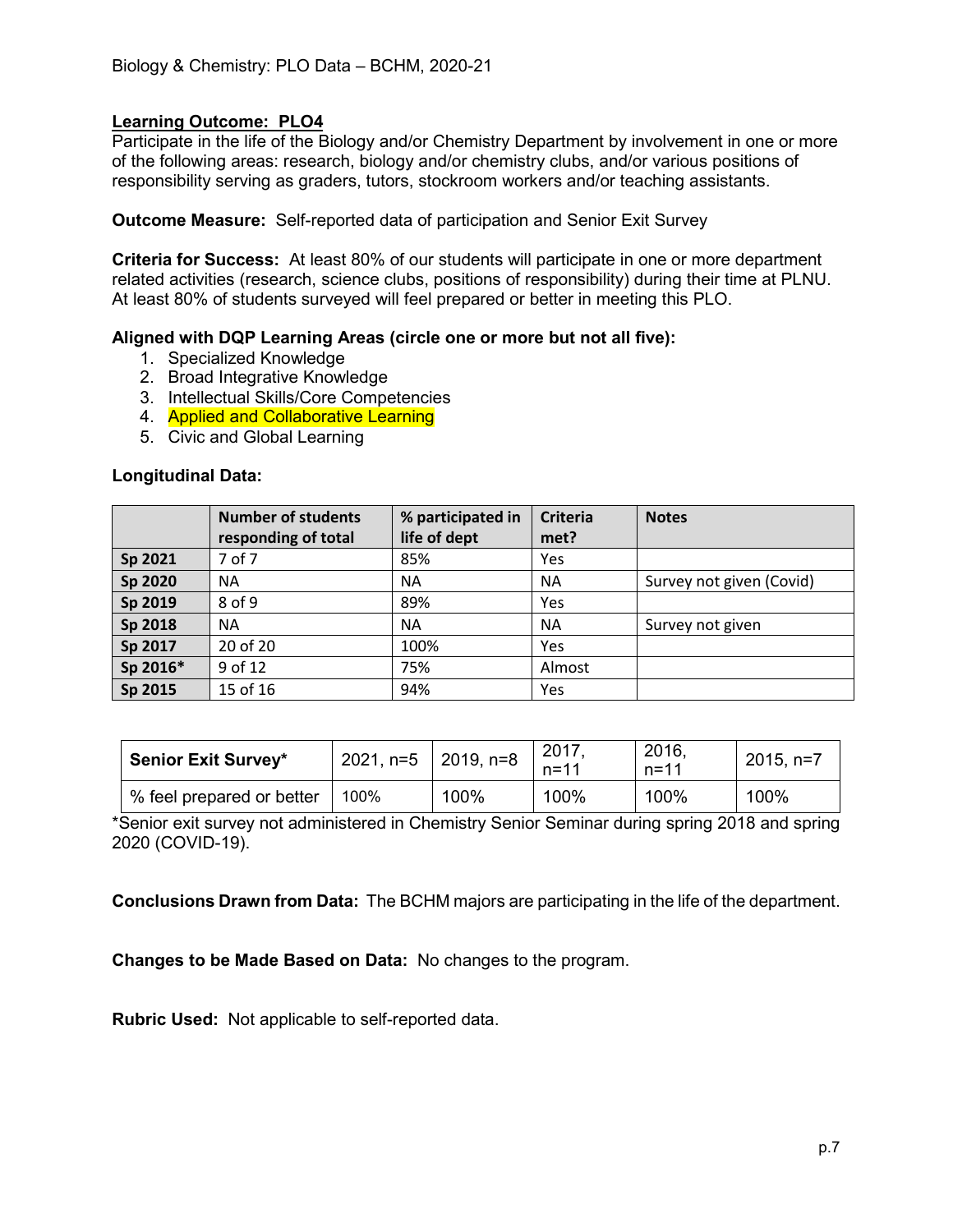Develop a rationally defensible integration of science and faith.

**Outcome Measure:** During their senior year, students will defend the integration of their faith with various scientific topics via a written essay.

**Criteria for Success:** At least 80% of our students will achieve a level of 3 or higher on each area of the science/faith integration essay rubric, which considers both science/faith integration and critical thinking.

#### **Aligned with DQP Learning Areas (circle one or more but not all five):**

- 1. Specialized Knowledge
- 2. Broad Integrative Knowledge
- 3. Intellectual Skills/Core Competencies
- 4. Applied and Collaborative Learning
- 5. Civic and Global Learning

#### **Longitudinal Data:**

|          | <b>Number of</b> | % scoring 3 or | Criteria met? | <b>Notes</b>                           |
|----------|------------------|----------------|---------------|----------------------------------------|
|          | students         | above          |               |                                        |
| SP 2021  | 4                | 100%           | Yes           |                                        |
| Sp 2020  | 9                | 100%           | Yes           |                                        |
| Sp 2019  | 8                | 100%           | Yes           |                                        |
| Sp 2018  | 9                | 100%           | Yes           |                                        |
| Sp 2017  | 8                | 75%            | Almost        | criteria met within statistical bounds |
| Sp 2016* |                  | 100%           | Yes           |                                        |

\*A random sample of students was selected in 2016 and only 2 BCHM majors were in this sample.

**Conclusions Drawn from Data:** The BCHM majors are able to develop a rationally defensible integration of science and faith.

**Changes to be Made Based on Data:** No changes to the program.

**Rubric Used:** See attached.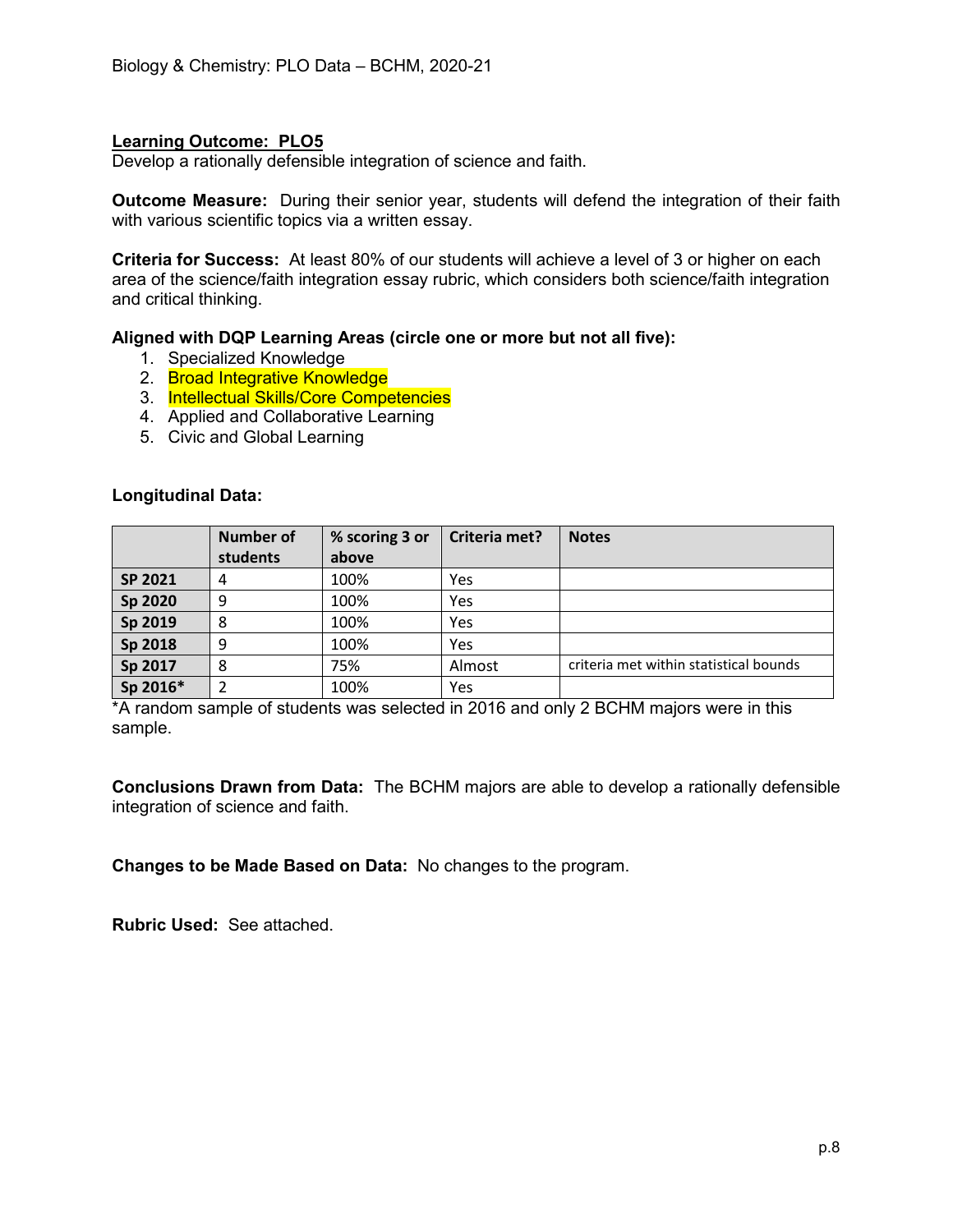| <b>Grading aspect</b>                             | <b>Capstone 4</b>                                                                                                              | Milestones 3                                        | <b>Milestones 2</b>                                          | Benchmark 1                                                 |
|---------------------------------------------------|--------------------------------------------------------------------------------------------------------------------------------|-----------------------------------------------------|--------------------------------------------------------------|-------------------------------------------------------------|
| Number of<br>references                           | At least 5 references<br>At least 3 references are journal articles or                                                         | 3-4 references<br>2 or fewer references are journal | 2 or fewer references,<br>No references are journal articles | No references                                               |
| $0 - 10$ points                                   | books.                                                                                                                         | articles or books.                                  | or books                                                     |                                                             |
| <b>Choice of</b><br>references<br>$0 - 15$ points | Annotated bibliography includes $1 - 2$<br>sentences describing choice, use, and purpose of<br>each reference (including bias) | Missing 2 of the details                            | Missing 3 of the details                                     | Little evidence of<br>thought and<br>consideration          |
|                                                   | Particular aspects (chapter, pages, figures) of<br>each source are indicated for which the student<br>anticipates using.       |                                                     |                                                              | towards the use,<br>purpose, and ideas<br>derived from each |
|                                                   | Sources are of more than one type such as<br>websites, books, and journal articles.                                            |                                                     |                                                              | source.                                                     |
|                                                   | Credibility of the author is verified                                                                                          |                                                     |                                                              |                                                             |
|                                                   | References are properly formatted                                                                                              |                                                     |                                                              |                                                             |
|                                                   | Includes at least one source from an alternate<br>viewpoint, written by an author that holds that<br>viewpoint.                |                                                     |                                                              |                                                             |

## **BIO 4097 Grading Rubric for** *Integration of Science & Faith* **annotated bibliography (Info Literacy Assign #2) (25 points)**

## **BIO 4097 Grading Rubric for** *Integration of Science & Faith* **outline (25 points)**

| <b>Grading aspect</b>                                                                                | <b>Capstone 4</b>                                                                                                                                                                                                                      | <b>Milestones 3</b>                                                                                                                                                                                                                                             | <b>Milestones 2</b>                                                                                                                                                                                  | Benchmark 1 |
|------------------------------------------------------------------------------------------------------|----------------------------------------------------------------------------------------------------------------------------------------------------------------------------------------------------------------------------------------|-----------------------------------------------------------------------------------------------------------------------------------------------------------------------------------------------------------------------------------------------------------------|------------------------------------------------------------------------------------------------------------------------------------------------------------------------------------------------------|-------------|
| <b>Thesis and</b><br>direction of the<br>paper<br>$0 - 15$ points                                    | Thesis is clear<br>The outline reflects a clear organization of<br>the paragraphs with supporting ideas, as<br>well as reference to how each source will<br>be used.                                                                   | Thesis is somewhat clear<br>Overall organization of outline is<br>somewhat clear                                                                                                                                                                                | Thesis is unclear<br>No real indication of any thought<br>towards organization of the ideas<br>and supporting evidence within<br>the paper.                                                          | No outline  |
| <b>Ideas and</b><br>organization of<br>the individual<br>supporting<br>paragraphs<br>$0 - 10$ points | Thoughtful and organized flow of ideas<br>Sub-bullets for each main paragraph /<br>supporting idea show evidence of deep<br>thought about the paper<br>Mention of multiple concepts from PLNU<br>courses that have influenced position | Evidence of overall structure, but<br>student has not yet thought deeply<br>about how to put the main ideas<br>together<br>Outline has main ideas, but has few<br>sub-bullets<br>Mention of 1-2 concepts from<br>PLNU courses that have influenced<br>position. | Very little evidence of thought<br>towards organization, main ideas,<br>and structure for the paper.<br>Outline is highly incomplete.<br>No mention of how PLNU<br>courses have influenced position. | No outline  |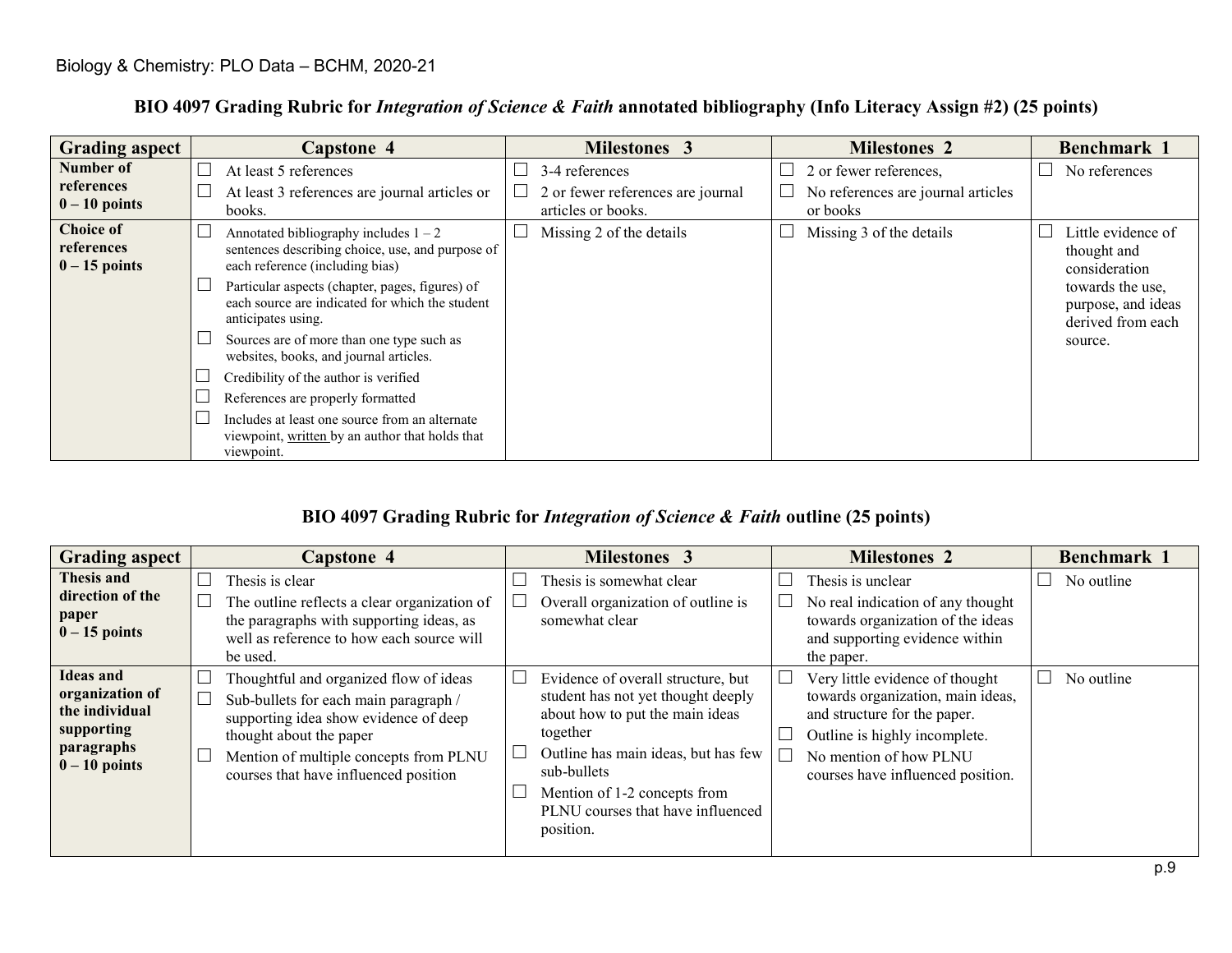| <b>Grading aspect</b>                                                                                                        | <b>Capstone 4</b>                                                                                                                                                                                                                                                                                                                                                                                                                                                                                                                                                    | Milestone 3                                                                    | Milestone 2                                                                    | Benchmark 1                                                                             |
|------------------------------------------------------------------------------------------------------------------------------|----------------------------------------------------------------------------------------------------------------------------------------------------------------------------------------------------------------------------------------------------------------------------------------------------------------------------------------------------------------------------------------------------------------------------------------------------------------------------------------------------------------------------------------------------------------------|--------------------------------------------------------------------------------|--------------------------------------------------------------------------------|-----------------------------------------------------------------------------------------|
| <b>Integration of</b><br>science and faith<br>(evolution or<br>creation care)<br>$0 - 20$ points<br><b>Critical Thinking</b> | $\Box$<br>Deep personal reflection is evident<br>$\Box$<br>Question for this assignment was clearly answered<br>$\Box$<br>Clear statement of position.<br>Well-defended position that merges faith and scientific reasoning (note: the<br>exact position is not important, but rather the evidence of reflection,<br>understanding, and ability to defend that position)<br>Issue is stated clearly & position is well-supported with evidence & sources.                                                                                                            | Meets 3 of the<br>criteria for a<br>Capstone 4.<br>Comments:<br>Meets 3 of the | Meets 2 of the<br>criteria for a<br>Capstone 4.<br>Comments:<br>Meets 2 of the | Meets 1 or none of<br>the criteria for<br>Capstone 4<br>Comments:<br>Meets 1 or none of |
| $0 - 20$ points                                                                                                              | $\Box$<br>Alternate position(s) is/are clearly addressed in a manner that flows well<br>with the author's argument<br>Clear arguments against these alternate positions using personal reflection<br>and scientific information<br>$\Box$<br>Evaluation of altering position(s) demonstrate(s) grace and understanding                                                                                                                                                                                                                                               | criteria for a<br>Capstone 4.<br>Comments:                                     | criteria for a<br>Capstone 4.<br>Comments:                                     | the criteria for<br>Capstone 4<br>Comments:                                             |
| <b>Incorporation of</b><br>concepts discussed<br>in PLNU classes<br>$0 - 20$ points                                          | Specific concepts from specific PLNU classes, including science and/or<br>$\mathbf{L}$<br>religion classes, are included as part of reflection and defense of position.<br>$\Box$<br>Includes a clear reflection of how the position has changed while at PLNU.<br>If his/her position has not changed, essay still includes a clear explanation of<br>why it did not change, that demonstrates personal reflection.                                                                                                                                                 | Meets 1 of the<br>criteria for a<br>Capstone 4.<br>Comments:                   |                                                                                | Meets none of the<br>criteria for a<br>Capstone 4.<br>Comments:                         |
| Written<br>Communication<br>$0 - 20$ points                                                                                  | No, or very few, grammatical and spelling errors.<br>$\Box$<br>Essay flow is excellent with a clear introduction, argumentative reasoning,<br>and a strong conclusion.<br>Writing effectively communicates with a coll. sci. audience.<br>$\mathbf{L}$<br>Sufficient length to make a good, complete defense $(1200 - 1600$ words)                                                                                                                                                                                                                                   | Meets 3 of the<br>criteria for a<br>Capstone 4.<br>Comments:                   | Meets 2 of the<br>criteria for a<br>Capstone 4.<br>Comments:                   | Meets 1 or none of<br>the criteria for<br>Capstone 4<br>Comments:                       |
| <b>Information</b><br>Literacy<br>$0-20$ points                                                                              | $\Box$<br>Sources are current, authoritative, and relevant to the topic<br>$\Box$<br>Communicates, organizes and synthesizes information from sources to<br>achieve a specific purpose, with clarity and depth<br>Use of in-text citations as well as the annotated bibliography<br>$\Box$<br>Excellent choice of paraphrasing, summarizing, or quoting to enhance the<br>$\Box$<br>essay and support the author's argument<br>Distinguishes between common knowledge and ideas requiring attribution<br>Source for the alternate view actually holds that viewpoint | Meets 3 of the<br>criteria for a<br>Capstone 4.<br>Comments:                   | Meets 2 of the<br>criteria for a<br>Capstone 4.<br>Comments:                   | Meets 1 or none of<br>the criteria for<br>Capstone 4<br>Comments:                       |

# **BIO 4097 Grading Rubric for** *Integration of Science & Faith* **Essay (100 points)**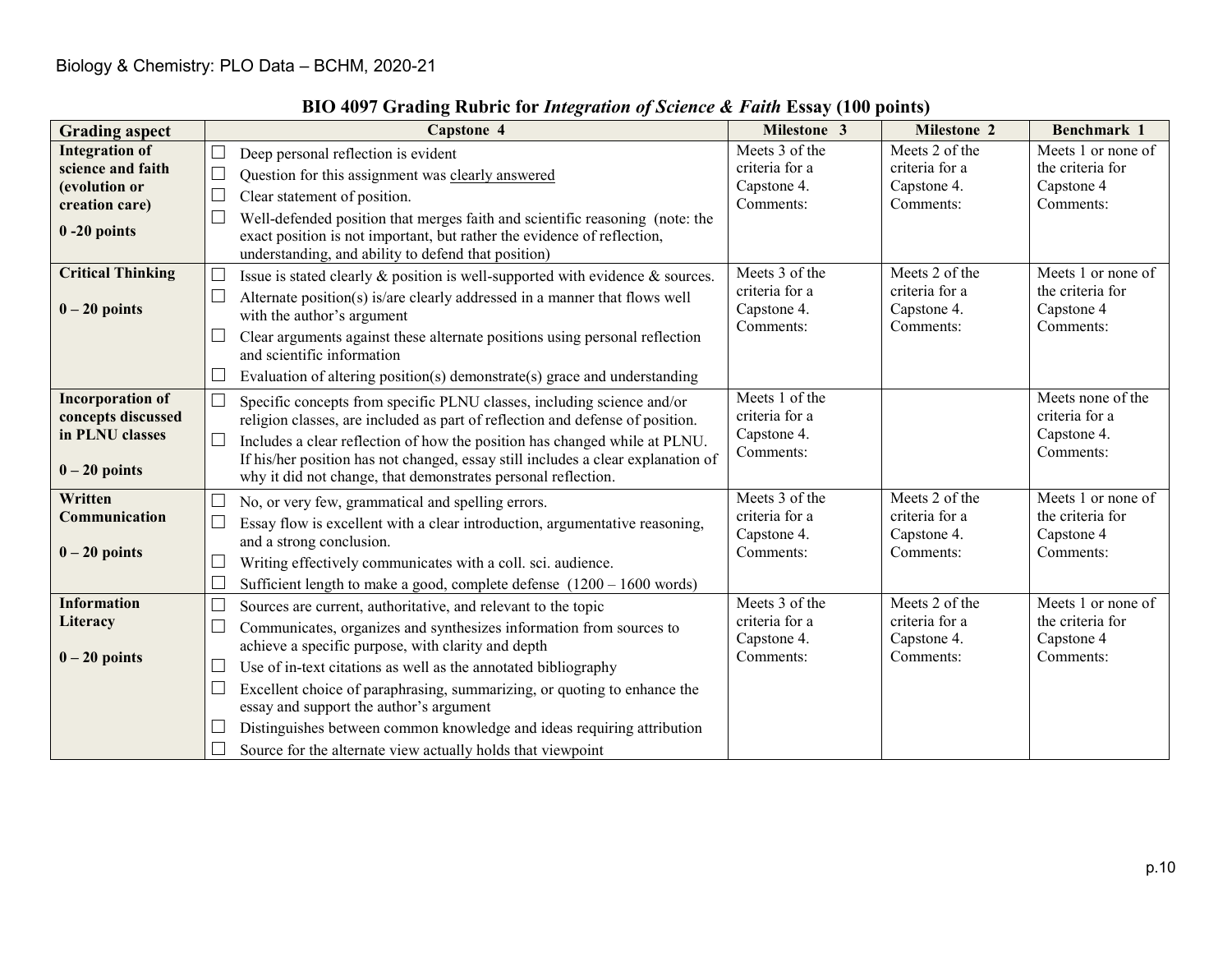Be prepared for post graduate studies or a science-related career.

**Outcome Measure:** Tracking of alumni data regarding their postgraduate education and profession along with Senior Exit Survey.

**Criteria for Success (if applicable):** Success rates for alumni who apply for graduate or professional schools will be >75% and the percentage of graduates who obtain jobs in sciencerelated occupations will be >70%. At least 80% of students surveyed will feel prepared or better in meeting this PLO.

#### **Aligned with DQP Learning Areas (circle one or more but not all five):**

- 1. Specialized Knowledge
- 2. Broad Integrative Knowledge
- 3. Intellectual Skills/Core Competencies
- 4. **Applied and Collaborative Learning**
- 5. Civic and Global Learning

**Longitudinal Data: (These data are collected every 5 years. Due to the complications of COVID, we will collect these data again in 2022.)** The success rate for alumni who apply to graduate or professional schools has been well over 90% for at least 20 years. For dental, medical, optometry, pharmacy, and veterinary schools, there have been 166 acceptances out of 181 applicants (91.7%) between 2004 – 2014.

- 1) An alumni survey was conducted by the Biology and Chemistry Departments in January 2015 that included graduates from 2004 – 2014. 408 alumni were emailed and 115 responded (28% response rate). The lowest response rate was from the class of 2007  $(7%)$ . All other classes had a response rate of  $21 - 42%$ , which is fairly typical of alumni surveys.
- 2) 32 BCHM majors responded (27% response). Of these alumni, 97% are employed or attending school in a Biology or STEM-related field (**criteria met**). 1 is applying to medical school.

| <b>Senior Exit Survey*</b> | 2021, n=5   2019, n=8 |      | 2017<br>$n = 11$ | 2016.<br>$n = 11$ | $2015, n=7$ |
|----------------------------|-----------------------|------|------------------|-------------------|-------------|
| % feel prepared or better  | 100%                  | 100% | 100%             | 100%              | 100%        |

\*Senior exit survey not administered in Chemistry Senior Seminar during spring 2018 and spring 2020 (COVID-19).

**Conclusions Drawn from Data:** The BCHM majors are successful at obtaining jobs and entering graduate/professional schools. In fact, in 2021, most of our majors obtained a job right before or within one month of their graduation from PLNU. We are looking forward to collecting data in 2022.

**Changes to be Made Based on Data:** No changes to program but we hope to continue to reach out to local biotech companies in order to establish relationships and allow our students to get jobs.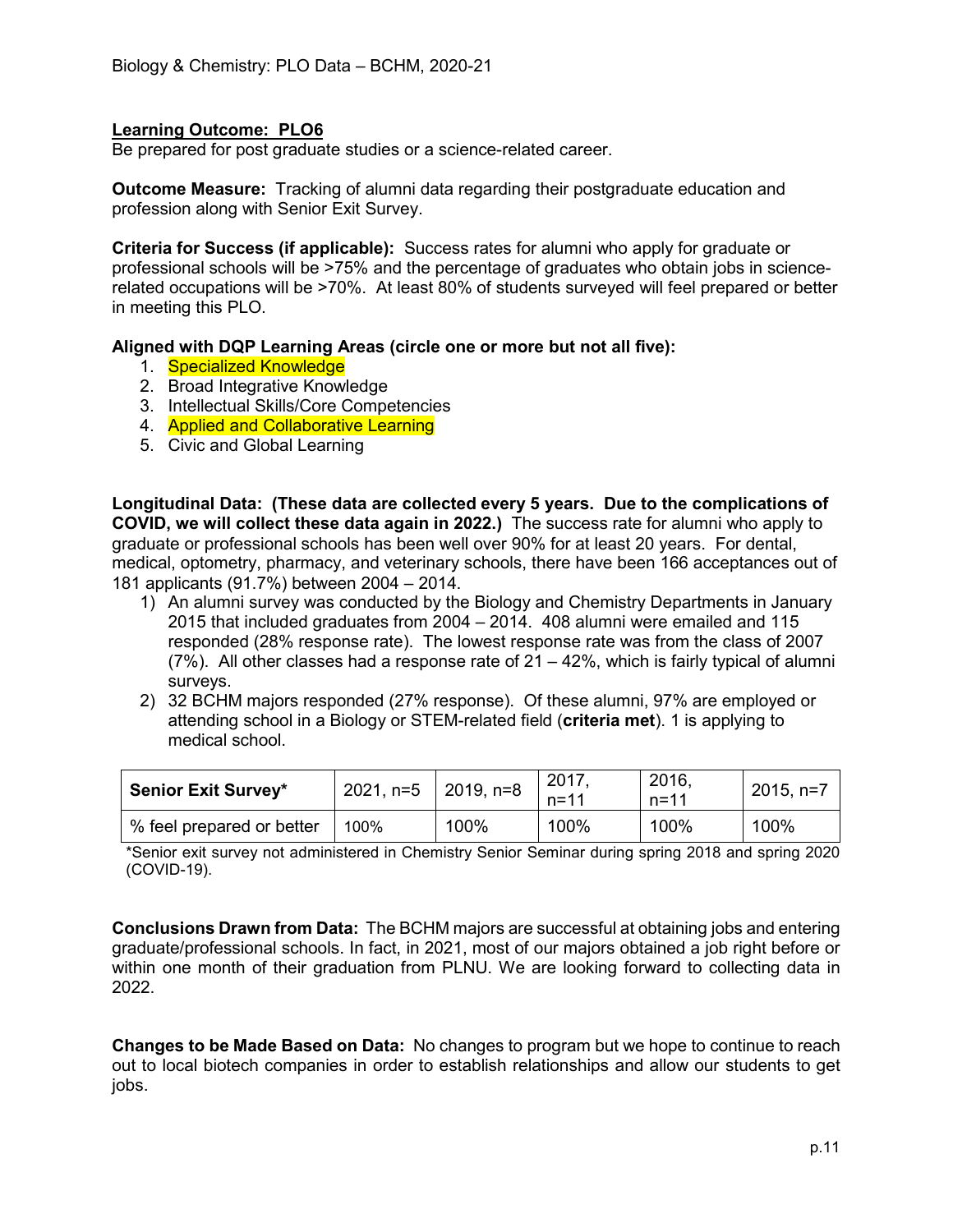**Rubric Used:** Not applicable to self-reported data. Survey instrument is attached.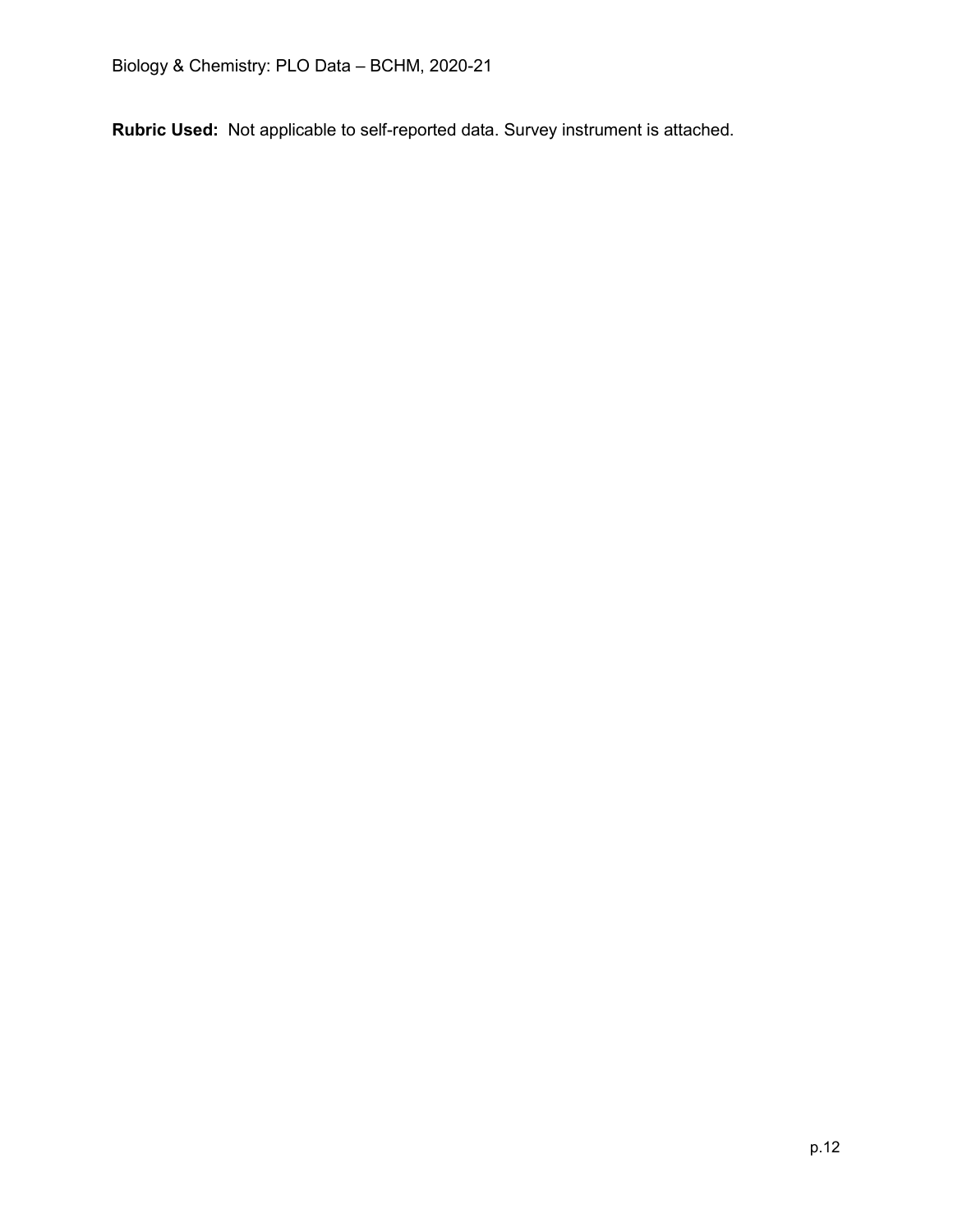Chemistry Seminar Exit Survey 2021 (Biology-Chemistry Major)

1) What is your current career goal?

- a) Professor
- b) Teacher
- c) Health professional please specify
- d) Biotechnology or pharmaceutical industry
- e) Academic or government lab
- f) Graduate student please specify field or specialty
- g) Other please specify

2) Rank how well prepared you were to meet the following program learning outcomes (goals) that were set for your major.

I. Students will demonstrate an understanding of the process of science, and of the concepts and theories of biology across a broad range of organizational levels: molecular, cellular, and organismal.

unprepared / somewhat unprepared / prepared / well prepared / extremely well prepared

II. Students will apply key concepts and principles in quantitative analysis. unprepared / somewhat unprepared / prepared / well prepared / extremely well prepared

III. Students will apply key concepts and principles in biochemistry. unprepared / somewhat unprepared / prepared / well prepared / extremely well prepared

IV. Students will apply key concepts and principles in bioinorganic chemistry. unprepared / somewhat unprepared / prepared / well prepared / extremely well prepared

V. Students will apply key concepts and principles in organic chemistry. unprepared / somewhat unprepared / prepared / well prepared / extremely well prepared

VI. Students will apply key concepts and principles in physical chemistry (thermodynamics and kinetics).

unprepared / somewhat unprepared / prepared / well prepared / extremely well prepared

VII. Students will use standard instrumentation and laboratory equipment to conduct scientific experiments and perform chemical characterization and analyses. unprepared / somewhat unprepared / prepared / well prepared / extremely well prepared

VIII. Students will participate in the life of the Biology and/or Chemistry Department by involvement in one or more of the following areas: research, biology and/or chemistry clubs, and/or various positions of responsibility serving as graders, tutors, stockroom workers and/or teaching assistants.

unprepared / somewhat unprepared / prepared / well prepared / extremely well prepared

IX. Students will develop a rationally defensible integration of science and faith. unprepared / somewhat unprepared / prepared / well prepared / extremely well prepared

X. Students will be prepared for post graduate studies or a science-related career. unprepared / somewhat unprepared / prepared / well prepared / extremely well prepared

3) Were you involved in the PLNU chemistry summer research program?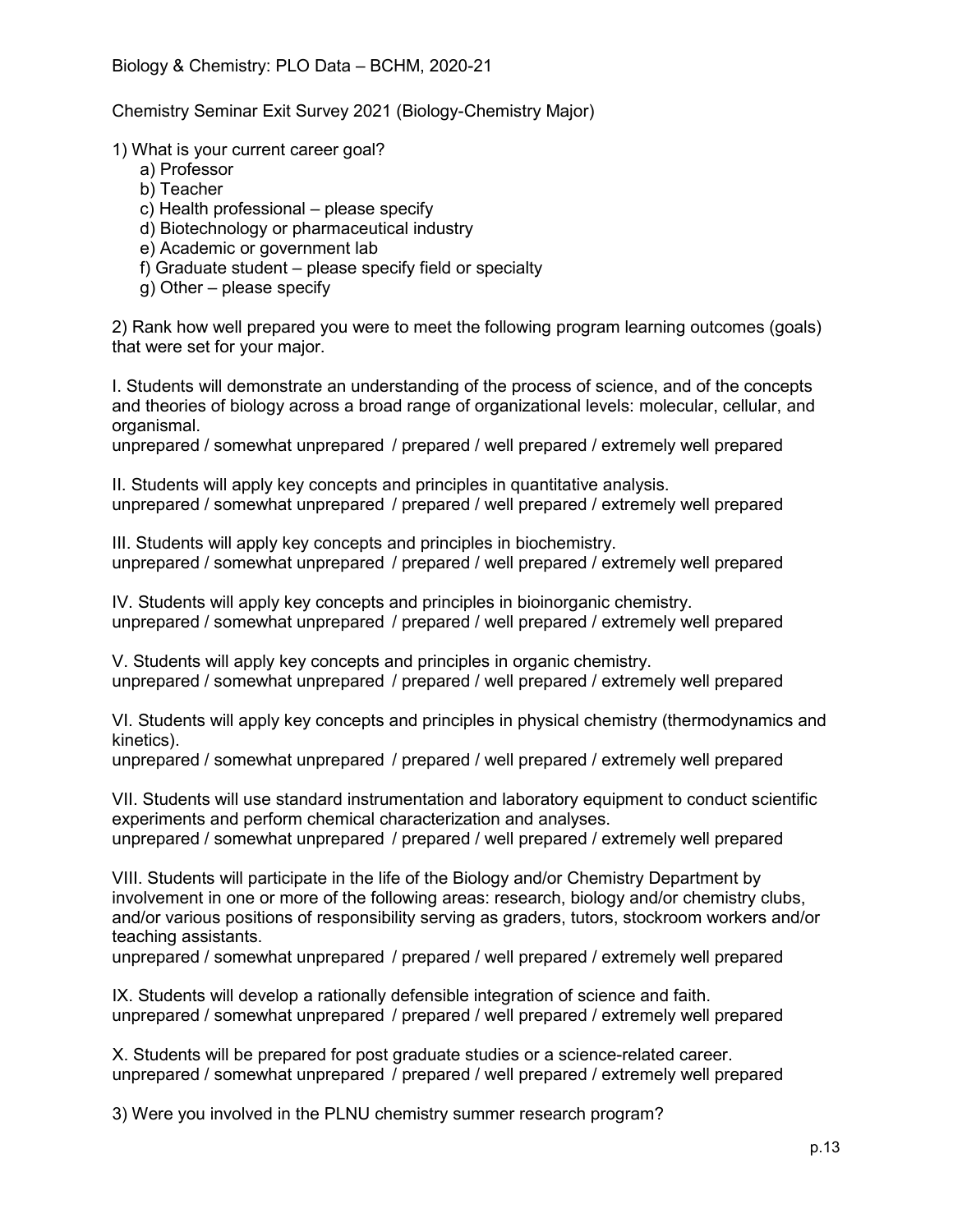- a) Yes describe what role this experience played in your learning of chemistry
- b) No describe why not
- 4) Do you have any suggestions related to the summer research program?

5) What were one or two aspects of the chemistry curriculum that might have been improved?

- 6) Do you feel prepared to take the next step academically?
	- a) Yes describe what experiences (classes) helped you to get there
	- b) No describe what additional or different experiences would have helped

7) If you were starting over as a freshman next fall, would you make any different decisions about your major, or about elective course choices, etc.?

8) Are there chemistry courses that PLNU does not offer that you would have liked to take?

9) Do you feel like you are a part of the chemistry department community? Why or why not?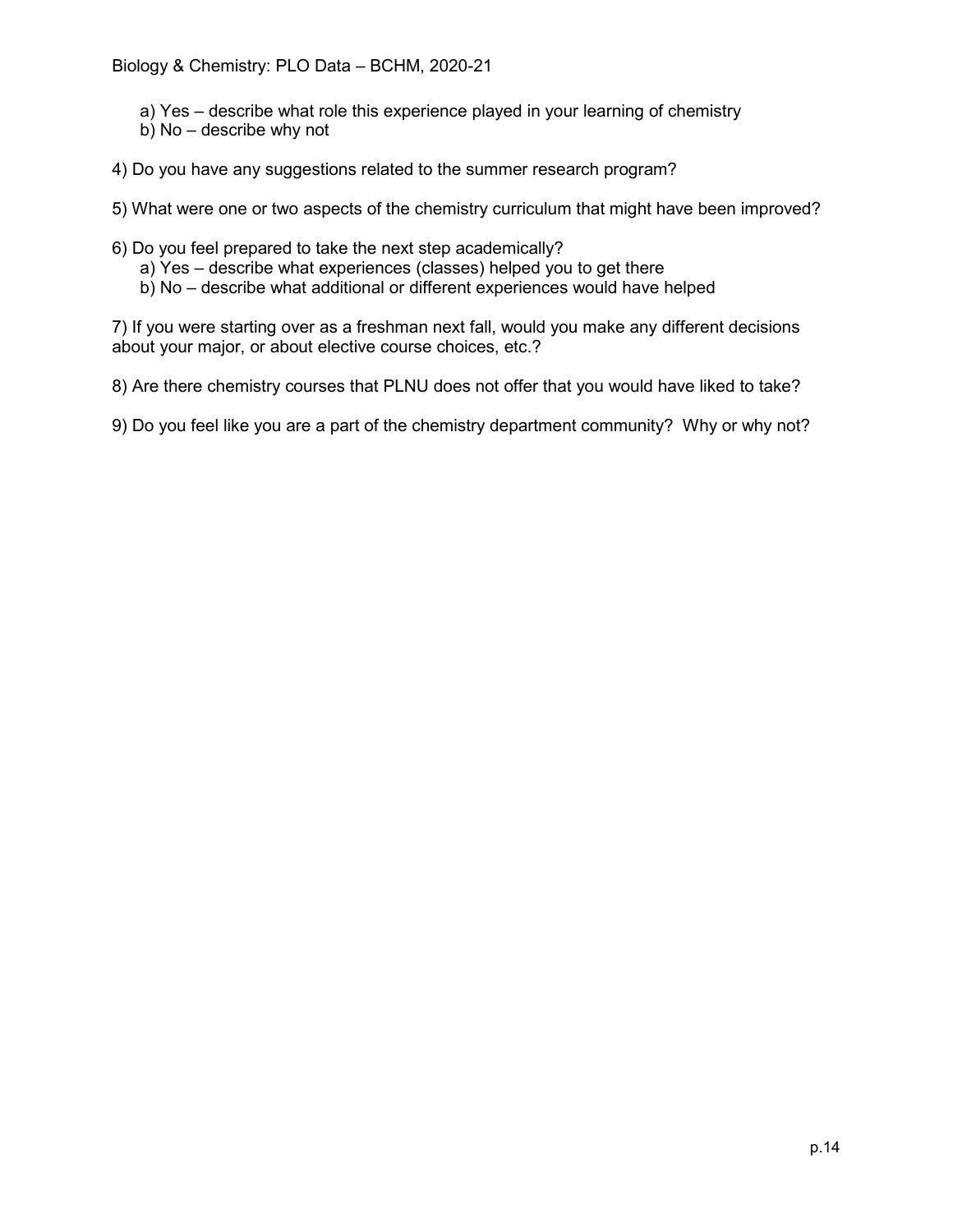## Alumni Survey 2015

The Biology and Chemistry Departments are doing an extensive Program Review. We would greatly appreciate your feedback as a PLNU alum on your experience as a Biology or Chemistry major. This 15-question survey should take about 15 minutes to complete. If you provide your email address, we will also enter you into a drawing for one of three \$100 Amazon cards as a thank you for your time!

- 1) What year did you graduate from PLNU?
- 2) What was your major?
	- a) Biology-BA
	- b) Biology-BS
	- c) Chemistry
	- d) Biology-Chemistry
	- e) Environmental Science
- 3) What is your highest degree earned?
	- a) BA/BS
	- b) MA/MS
	- c) PhD
	- d) MD/DO
	- e) PA
	- f) DDS
	- g) DVM
	- h) OD
	- i) PharmD
	- j) Other please specify
- 4) What is your current professional situation?
	- a) Professor
	- b) Teacher
	- c) Health professional
	- d) Biotechnology or pharmaceutical industry
	- e) Academic or government lab
	- f) Graduate student please specify field or specialty
	- g) Other please specify
- 5) Rank how well we prepared you to meet the following goals that were set for your major. (Only PLOs for specified major selected in #2 will appear.)
	- a) Unprepared
	- b) Somewhat unprepared
	- c) Prepared
	- d) Well prepared
	- e) Extremely well prepared
- 6) Were you involved in the PLNU biology or chemistry summer research programs?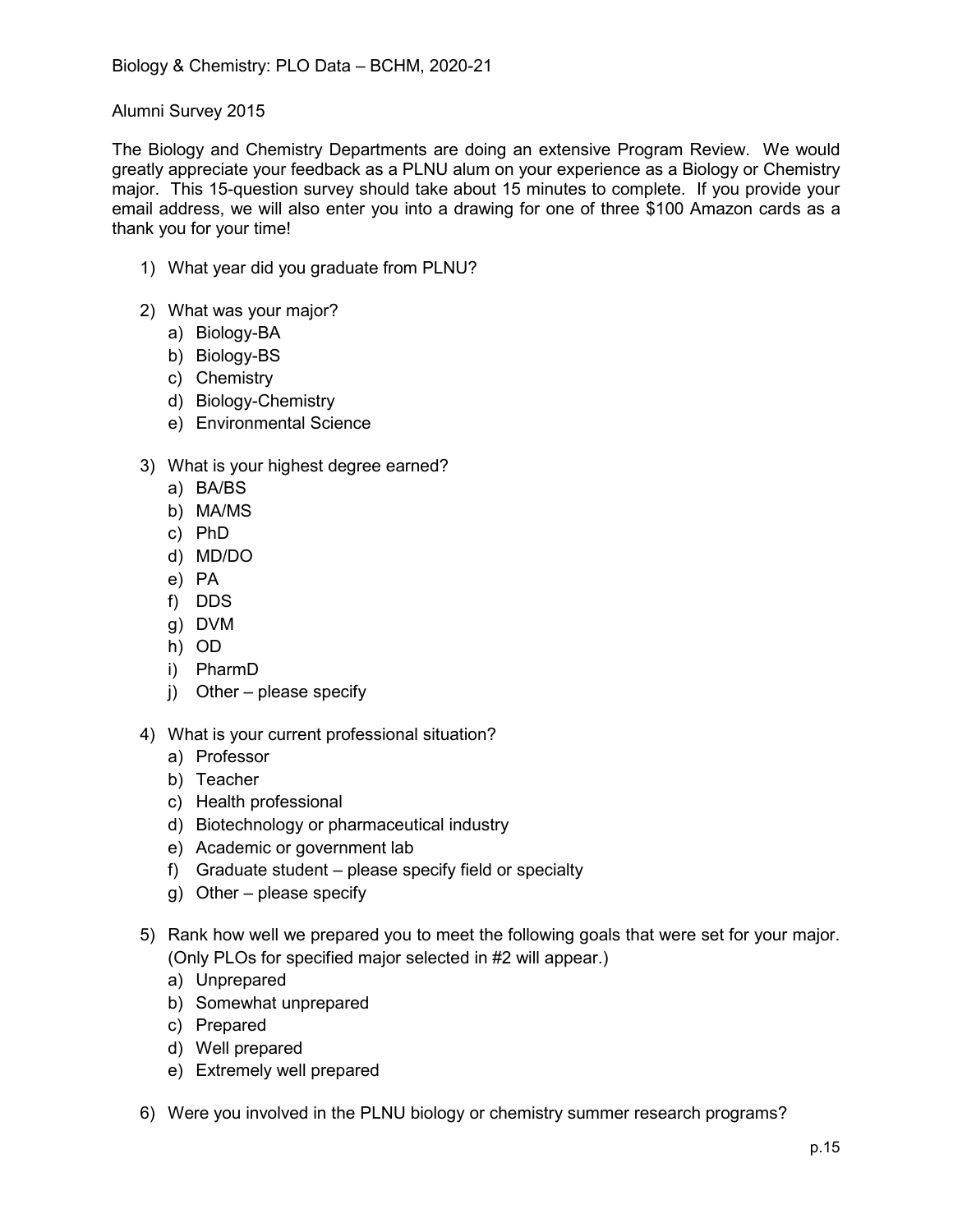- a) Yes describe how this experience is impacting your career.
- b) No
- 7) Which classes or experiences do you appreciate more now as opposed to when you had just graduated?
- 8) Is there any course, topic, or skill you've repeatedly encountered that you wish you had been taught at PLNU? Please explain.
- 9) If you are pursuing a career in environmental science, do you wish you had substituted an internship experience for a science elective while you were at PLNU?
	- a) I am not pursuing a career in environmental science.
	- b) I did an internship.
	- c) Yes, I wish I had done an internship while at PLNU.
	- d) No, I did not need to do an internship while at PLNU.

#### Comments?

- 10) Do you wish you had taken any of the following options at PLNU?
	- a) BIO130/140 (Human Anatomy & Physiology)
	- b) Upper-division anatomy class
	- c) No, I didn't need an Anatomy class

#### Comments?

- 11) What were one or two aspects of the biology curriculum that might have been improved to better prepare you for your profession or for further studies?
- 12) What were one or two aspects of the chemistry curriculum that might have been improved to better prepare you for your profession or for further studies?
- 13) Have you done any of the following? Check all that apply.
	- a) Recommended PLNU to a prospective student
	- b) Promoted PLNU to another person
	- c) Been involved with the alumni association
	- d) Donated to Research Associates
	- e) Other please specify.
- 14) Since you left PLNU, have you ever had a conversation in which you had to integrate Christian faith with scientific knowledge? Did you feel prepared scientifically? Did you feel prepared theologically? Check all that apply. Please describe the situation and your feelings about your preparation.
	- a) I've never had such a conversation.
	- b) I felt prepared scientifically.
	- c) I didn't feel prepared scientifically.
	- d) I felt prepared theologically.
	- e) I didn't feel prepared theologically.